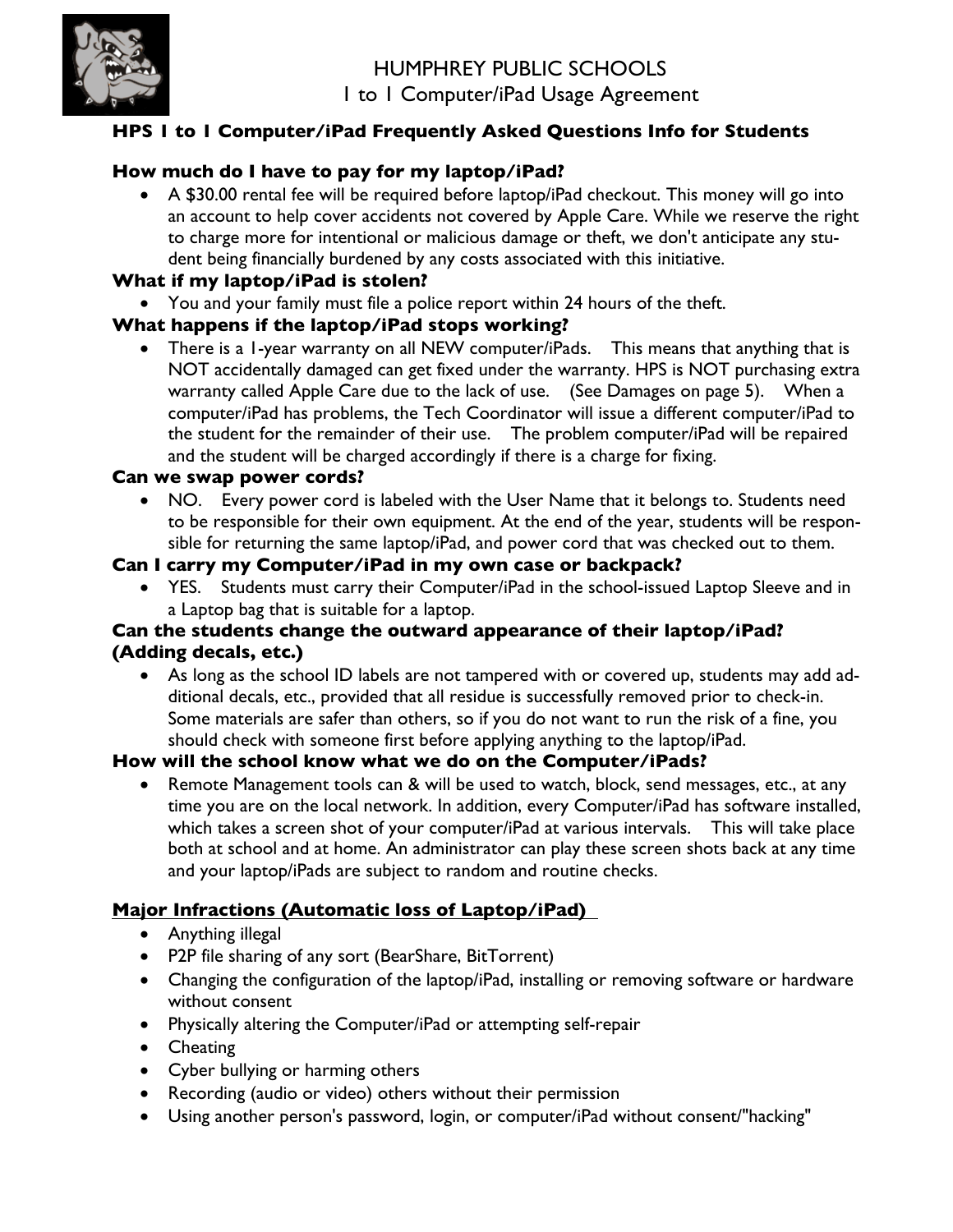

# **Minor Infractions (Loss of privileges)**

- Repetitive classroom infractions involving the Laptop/iPad
- Continuous misuse of iTunes (explicit lyrics, volume problems, etc.)
- Unlocked Locker with Laptop/iPad inside of it
- Anything that becomes a repetitive problem we will address on a case by case basis

## **Fine-able**

- Removing identification tags or labels
- Cleaning fee... adhesive that will not come off, etc.
- Loss/damage to power cord, bag, etc.

# **Where does a student go for technical support?**

- 1. Check with your classroom Teacher
- 2. Send e-mail to tech support: **hps@humphrey.esu7.org**
- 3. See Mrs. Luedtke if the first 2 can't or don't get it resolved.

## **What happens when I need help with my laptop/iPad at home or on the weekends?**

• Students should refer to the school website, specifically the FAQ resource. Also, students can email tech support at: **hps@humphrey.esu.org**. This will send a request to Mrs. Luedtke. Students are able to communicate with each other via email or contacting each other for mutual peer support.

# **What if my family does not want to participate?**

• The laptop/iPad is a required tool for learning during the school day. If families do not wish to allow their child to participate, you will pick up your laptop/iPad in the morning and check it in at the end of the school day. Hopefully, over time, all will see the learning benefits that are possible with HPS 1 to 1 Laptop/iPad access and will consider participating.

## **What if I forget my laptop/iPad at home?**

• You will be given one "freebie" each year... where you check out a loaner computer/iPad for the day to use your mobile home account on. Once the "freebie" is used, a lesson will be issued for each time after that for not coming to class prepared.

## **How do I deal with the power limitations of a laptop/iPad?**

• Students should charge their laptop/iPad every night at home and always bring it to school fully charged. A fully charged battery should get at least 4 hours of use during the school day. Students will carry their power cords with them in their cases and, if needed, could plug into outlets and power strips to charge in any class. Supervised places such as the library could possibly be used as charging stations over lunch, etc., if needed.

## **Can I listen to music and/or check my email while I am in class?**

This is a decision left up to the individual teacher. There is a time and a place for headphones as well as a time and place without them. Email should be used for academic-related purposes, and if abused, can be taken away on a student-by-student basis or a blanket policy change. Profanity, explicit lyrics, and/or any derogatory language on the school-issued computer/iPad are against the HPS 1 to 1 Computer/iPad Policy and could be cause for disciplinary action.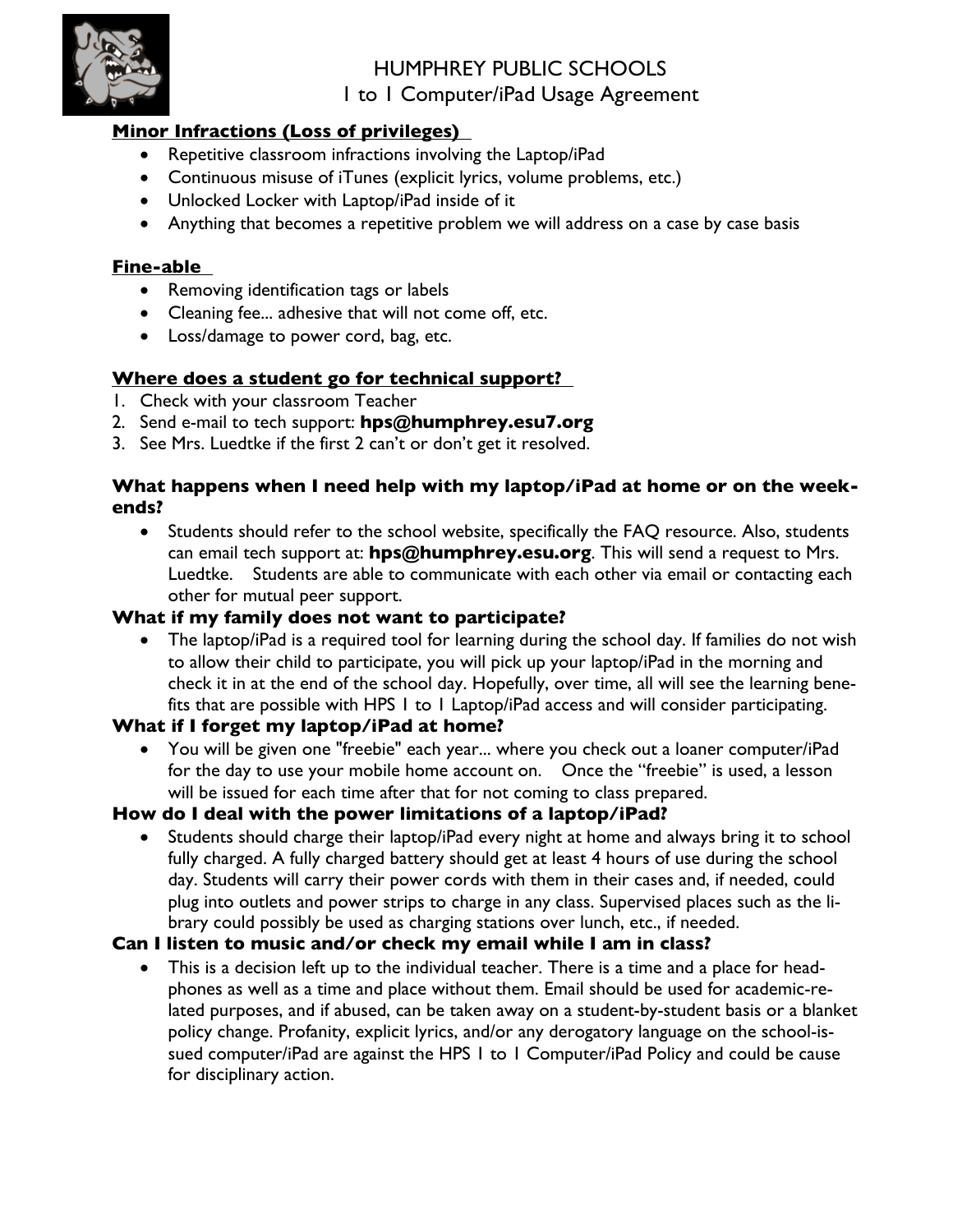

# **Where do I print?**

• Over time, the printing needs will decrease. When a print out is absolutely necessary, students can use the First Floor printer (In the hall outside of the Tech Office) in the school building through the network. Printing in the building is for School purposes only.

# **How will we back up our laptop/iPads?**

• You will need to use your Google Drive account to back your data up. The school will NOT back up your data. If something should happen to your computer/iPad, your data will NOT be accessed on any server. If you back up your data on your Google Drive, you will be able to access it should you be issued a new laptop/iPad.

## **What should I do with my laptop/iPad…**

- In between classes? Put the laptop/iPad to sleep and carry in the school-issued case.
- During PE, etc.? Store laptop/iPads in the cases, LOCKED in student lockers. (NOT allowed in locker rooms).

## **Can we take our Computer/iPads out of town on school/personal trips?**

• Remember the focus of the initiative is on 24/7 learning. Being able to learn while traveling or outside of the school building is a prime goal. Remember that along with this privilege is a great responsibility. Students must responsibly protect and take care of their laptop/iPad even when a teacher is not present.

## **Can everyone in my family use my laptop/iPad?**

• The students are ultimately responsible for their laptop/iPads; just like any school-issued item. Should another family member misuse the laptop/iPad; the student who is ISSUED the laptop/iPad will be held responsible.

## **Can we use our own personal Computer/iPad (or any laptop/iPad) at school instead of the school-issued one?**

• NO. At school all will need to use the school-issued computer/iPad. This will have the settings, access to the server, and programs needed by the student while at school. The student's personal computer/iPad may be used at home, of course.

## **How will students be kept safe on the Internet?**

• HPS will ensure that Internet access is filtered at school AND at home. We filter to the Internet to remain in compliance with Federal Mandates to ensure safety of all students. This filter will report back to the school. Screen shots of computer/iPads (not with the camera) will be taken at various intervals at both home and at school. Administrators will have the ability to access these screen shots to monitor use.

## **What if teachers suspect and/or notice abuse or misuse?**

• Abuse will be physically obvious...misuse will have to be verified with the administration and/or Apple Remote Desktop. Teachers should not hesitate to contact Mr. King, Mr. Sjuts, or Mrs. Luedtke if any problems are seen. Staff will not hesitate to take away student laptop/iPads, especially early on, to hopefully deter future misuse. The length or severity of the punishment will be dependent on the situation. A documentation process will be utilized so that repetitive offenses will be dealt with accordingly.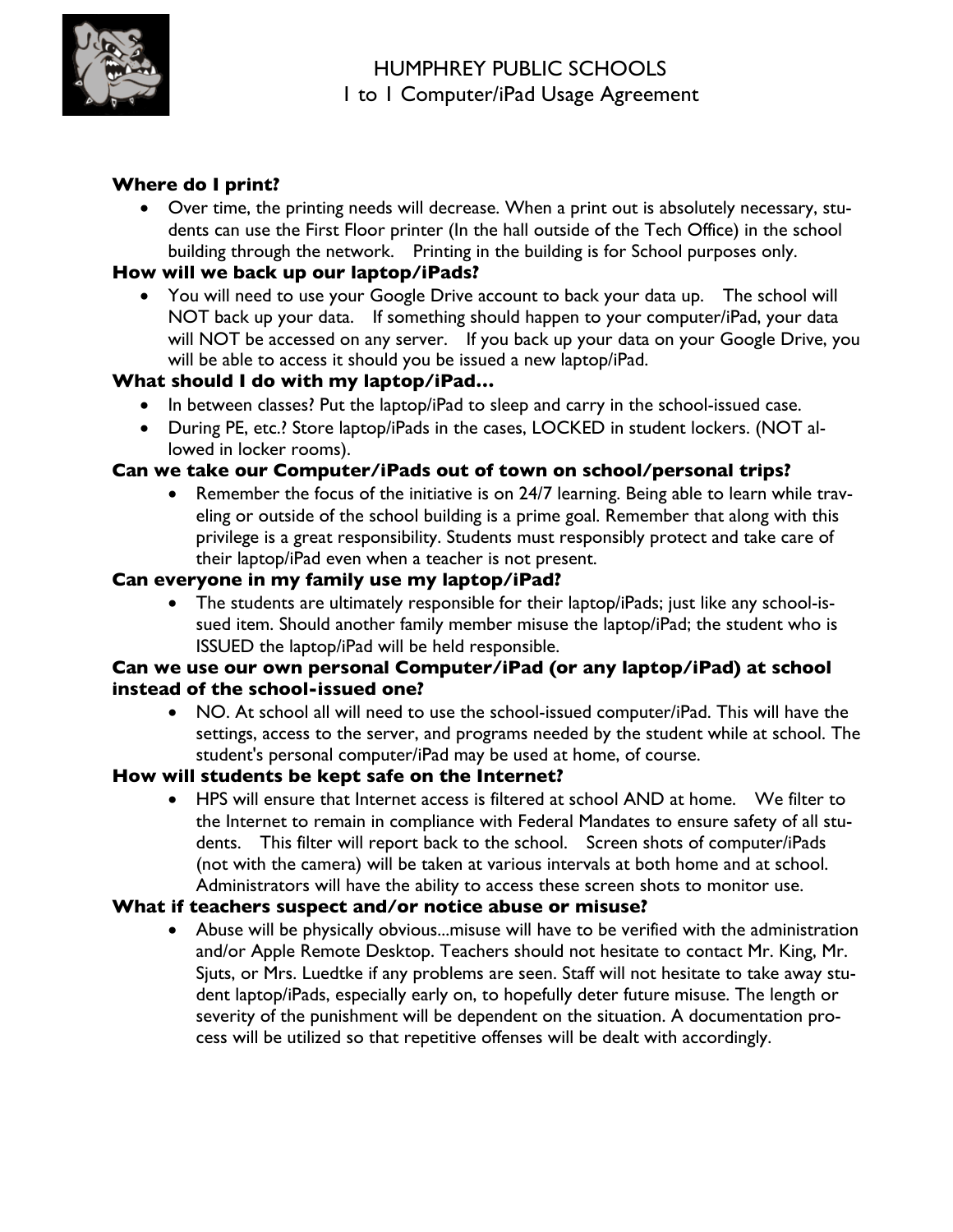

# Parent Responsibilities

Your son/daughter has been issued a Computer/iPad computer/iPad to improve and personalize his/her education this year. It is essential that the following guidelines be observed to ensure the safe, efficient, and ethical operation of this computer/iPad.

- I will supervise my son's/daughter's use of the Computer/iPad at home.
- I will discuss our family's values and expectations regarding the use of the Internet and email at home and will supervise my son's/ daughter's use of the Internet and email.
- I will not attempt to repair the Computer/iPad, nor will I attempt to clean it with anything other than a soft, dry cloth.
- I will report to the school any problems with the Computer/iPad.
- I will not load or delete any software from the Computer/iPad.
- I will make sure my son/daughter recharges the Computer/iPad battery nightly.
- I will make sure my son/daughter brings the Computer/iPad to school every day.
- I understand that if my son/daughter comes to school without his/her computer/iPad I may be called to bring it to school.
- I agree to make sure that the Computer/iPad is returned to the school when requested and upon my son's/daughter's withdrawal from Humphrey Public School.

Student/Borrower: \_\_\_\_\_\_\_\_\_\_\_\_\_\_\_\_\_\_\_\_ Student Username: \_\_\_\_\_\_\_\_\_\_\_\_\_\_\_\_

## **Student Responsibilities**

Your Computer/iPad is an important learning tool and is for educational purposes only. In order to take your Computer/iPad home each day, you must be willing to accept the following responsibilities.

- When using the Computer/iPad at home, at school, and anywhere else I may take it, I will follow the policies of the Humphrey Public Schools— especially the Student Code of Conduct—and abide by all local, state, and federal laws.
- I will treat the Computer/iPad with care by not dropping it, getting it wet, leaving it outdoors, or using it with food or drink nearby.
- I will not lend the Computer/iPad to anyone, not even my friends or siblings; it will stay in my possession at all times.
- I will not load any software onto the Computer/iPad.
- I will not remove programs or files from the Computer/iPad.
- I will honor my family's values when using the Computer/iPad.
- I will not give personal information when using the Computer/iPad.
- I will bring the Computer/iPad to school every day.
- I agree that e-mail (or any other computer/iPad communication) should be used only for appropriate, legitimate, and responsible communication.
- I will keep all accounts and passwords assigned to me secure, and will not share these with any other students.
- I will not attempt to clean or repair the Computer/iPad.
- I will recharge the Computer/iPad battery each night.
- I will return the Computer/iPad when requested and upon my withdrawal from Humphrey Public School.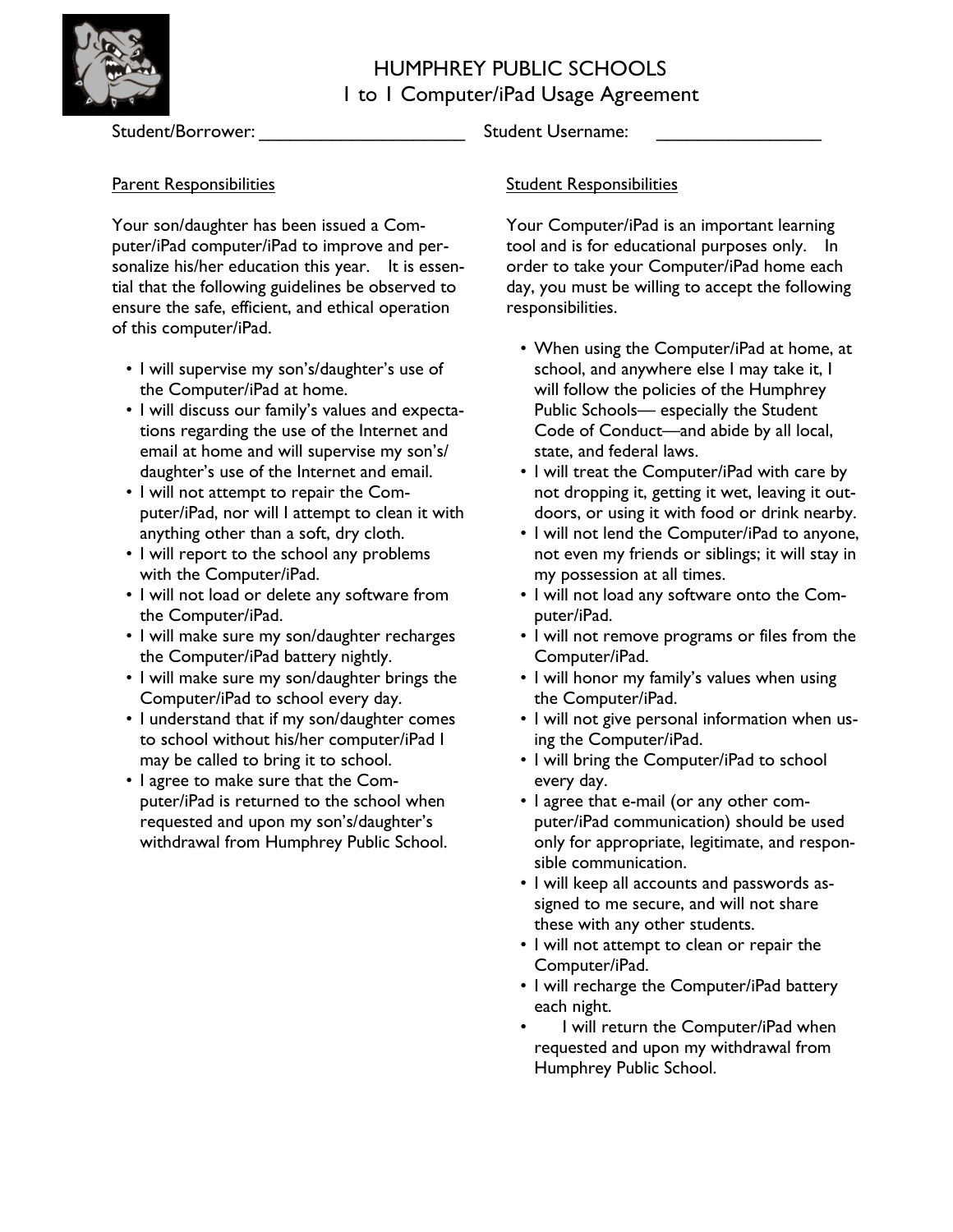

# **Laptop/iPad user fee per year:**

|                                             | l st child | \$30                                      |
|---------------------------------------------|------------|-------------------------------------------|
|                                             | 2nd child  | $+ $20$                                   |
|                                             | 3rd child  | $+ $10$                                   |
| <b>Fines: Computers</b>                     |            | <b>iPads</b>                              |
| Intentional laptop damages:                 |            | Intentional iPad damages:                 |
| Student will pay the entire cost of the     |            | Student will pay the entire cost of the   |
| damage(repair/replacement)                  |            | damage(repair/replacement)                |
| Unintentional laptop damages not covered by |            | Unintentional iPad damages not covered by |

| $\frac{1}{2}$                                           | $\frac{1}{2}$                                  |
|---------------------------------------------------------|------------------------------------------------|
| AppleCare, that require repair by HPS (cracked          | AppleCare, that require repair by HPS (cracked |
| screens, liquid spills, etc.)                           | screens, liquid spills, etc.)                  |
| \$75.00 minimum – Student pays $\frac{1}{2}$ of the     | Student pays $\frac{1}{2}$ of the damage cost, |
| damage cost, School pays the other $\frac{1}{2}$ .      | School pays the other $\frac{1}{2}$ .          |
| Missing/Damaged Computer power cords                    | Missing/Damaged Computer power cords           |
| (A/C adapters)                                          | (A/C adapters)                                 |
| \$61.85 - 79.95 each (Depends on the cord)              | \$20.00-40.00 each (Depends on the cord)       |
| - Student pays full cost when cord breaks.              | - Student pays full cost when cord breaks.     |
| Lost/destroyed laptop Sleeve                            | Lost/destroyed iPad Case                       |
| (Your laptop/iPad sleeve is like a textbook. If you de- | (intentional damage only)                      |
| face, damage or destroy it, you will buy it.)           | \$15.00 - Student pays full cost.              |
| \$12.00 - Student pays full cost.                       |                                                |

When repairing computers & iPads, we send them to an Apple Authorized repair center who uses current repair costs that may vary depending on the going rates. To see any of these rates, please contact Mitzi Luedtke.

# **Daily Care and Use of your HPS Computer/iPad**

#### **Every School Day**

- Make sure Computer/iPad is fully charged
- Put your charging cord in your bag
- Zip your computer/iPad in your bag
- Bring your bag to school!

#### **In Between Classes**

- Close your lid! (Put it to sleep) DO NOT leave papers with staples on them IN the case
- Zip it up in sleeve!

#### **Before you go home**

• Log out OR Power Down

#### **When not using your laptop/iPad** (P.E. or practice, etc.)

• **Lock** your laptop/iPad in your locker

#### **Every night**

• Fully charge your laptop/iPad!

#### **Every week**

Restart your laptop

#### **Once in awhile**

• Clean with soft cloth or pre-approved cleaning solution (NEVER spray any cleaning solution directly on laptop/iPad)

#### **Never**

- Leave Computer/iPad in your car or garage overnight!
- Cram any additional objects in your laptop/iPad bag
- Remove your luggage tag name identification
- Use near or with liquids

#### **Most common accidents to avoid**

- Dropping it
- Knocking it off a desk
- Spilling liquid on it
- Smashing into a wall
- Ball or heavy object landing on it
- Pencils or other sharp objects inside the bag damaging the screen
- Lost power cord